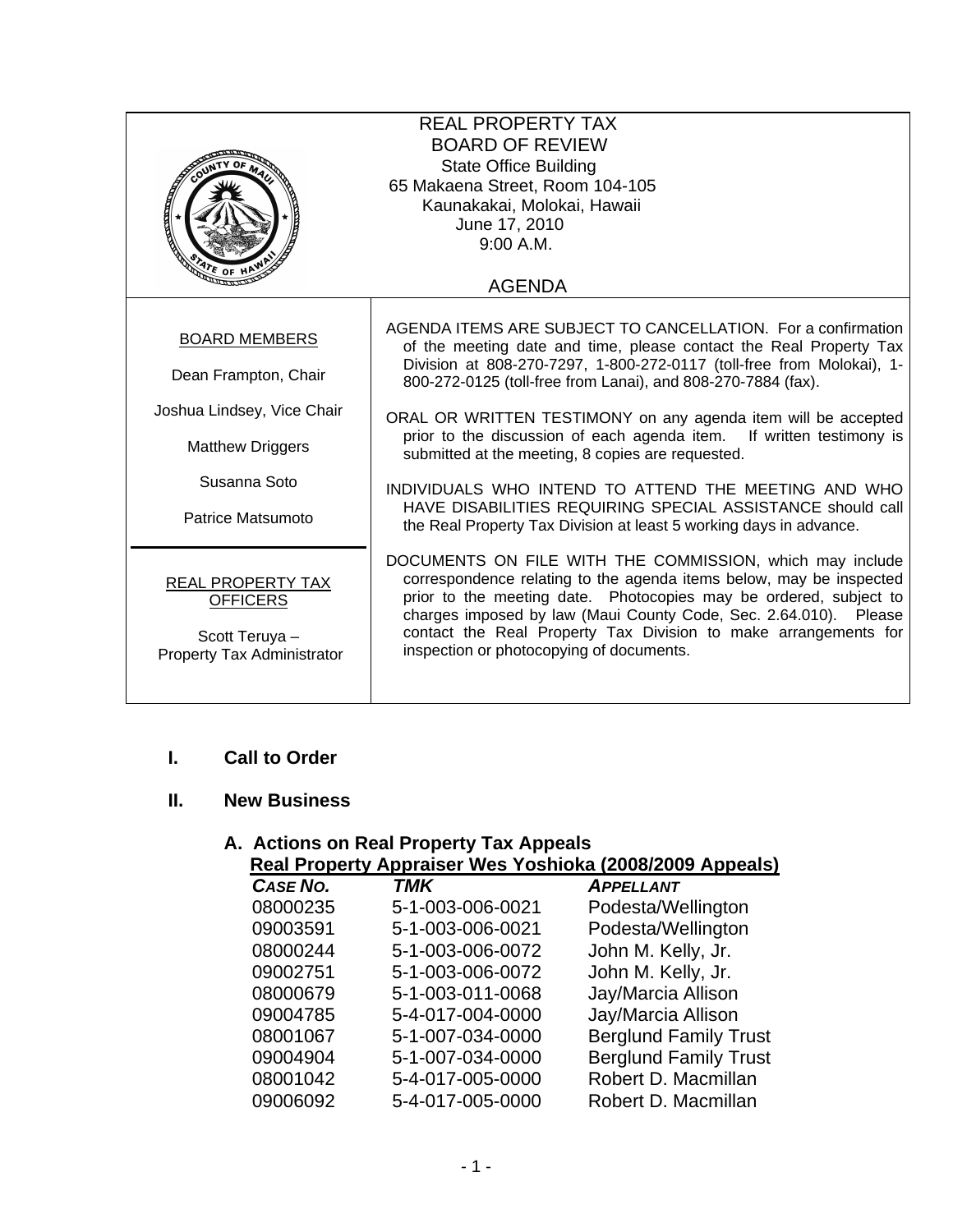# **Real Property Appraiser Wes Yoshioka (2008 only Appeals)**

| CASE NO. | TMK              | <b>APPELLANT</b>       |
|----------|------------------|------------------------|
| 08001170 | 5-1-003-013-0080 | Spencer J. Bevill      |
| 08001173 | 5-1-004-026-0000 | Spencer J. Bevill      |
| 08001265 | 5-1-006-032-0000 | Spencer J. Bevill      |
| 08001073 | 5-1-003-006-0075 | <b>Steve Jaquess</b>   |
| 08001074 | 5-1-003-006-0082 | <b>Steve Jaquess</b>   |
| 08001174 | 5-1-006-108-0000 | <b>Steve Jaquess</b>   |
| 08001072 | 5-1-009-090-0000 | <b>Steve Jaques</b>    |
| 08000823 | 5-1-006-027-0000 | Christopher L. Johnson |
| 08000846 | 5-1-006-141-0000 | Christopher L. Johnson |

### **Real Property Appraiser Wes Yoshioka (2009 only Appeals)**

| <b>CASE NO.</b> | <b>TMK</b>       | <b>APPELLANT</b>              |
|-----------------|------------------|-------------------------------|
| 09006146        | 5-1-003-006-0041 | Dana/Pamela Bedard            |
| 09003384        | 5-1-007-036-0000 | Dana/Pamela Bedard            |
| 09005014        | 5-1-003-006-0016 | Patrick V. Stolmeier          |
| 09006187        | 5-1-003-006-0017 | Patrick V. Stolmeier          |
| 09002810        | 5-2-013-026-0000 | Boyce Holdings, Inc.          |
| 09005660        | 5-1-003-006-0059 | Robert J. Boyle               |
| 09004555        | 5-1-006-016-0000 | Robert J. Boyle               |
| 09002938        | 5-1-006-111-0000 | Erin Group, LLC               |
| 09002950        | 5-1-008-043-0000 | Erin Group, LLC               |
| 09005587        | 5-1-006-011-0000 | <b>Glenn P. McWilliams</b>    |
| 09005580        | 5-6-004-055-0060 | Glenn P. McWilliams           |
| 09004851        | 5-4-004-001-0000 | <b>GRMAS Co, LLC</b>          |
| 09004866        | 5-4-005-002-0000 | <b>GRMAS Co, LLC</b>          |
| 09004874        | 5-4-005-003-0000 | <b>GRMAS Co, LLC</b>          |
| 09004879        | 5-4-005-004-0000 | <b>GRMAS Co, LLC</b>          |
| 09004880        | 5-4-008-005-0000 | <b>GRMAS Co, LLC</b>          |
| 09004888        | 5-4-005-006-0000 | <b>GRMAS Co, LLC</b>          |
| 09004894        | 5-4-005-007-0000 | <b>GRMAS Co, LLC</b>          |
| 09004920        | 5-4-005-008-0000 | <b>GRMAS Co, LLC</b>          |
| 09004923        | 5-4-005-009-0000 | <b>GRMAS Co, LLC</b>          |
| 08000999        | 5-4-005-011-0000 | Melvin K. Chang (2008 Appeal) |
| 09003260        | 5-7-005-028-0000 | Leslie Jon Howard             |
| 09003277        | 5-7-007-070-0000 | Leslie Jon Howard             |
| 09002718        | 5-7-011-003-0000 | Howard H. Dunnam              |
| 09002717        | 5-7-011-016-0000 | Howard H. Dunnam              |
| 09006194        | 5-7-008-090-0000 | <b>Dennis Lee Mott</b>        |
| 09006196        | 5-7-008-092-0000 | <b>Dennis Lee Mott</b>        |
| 09004627        | 5-2-020-018-0000 | Pacific Rim Land, Inc.        |
| 09004804        | 5-7-010-004-0000 | Pacific Rim Land, Inc.        |
| 09004545        | 5-7-004-006-0000 | Ann Roberti                   |
| 09004559        | 5-7-004-062-0000 | Ann Roberti                   |